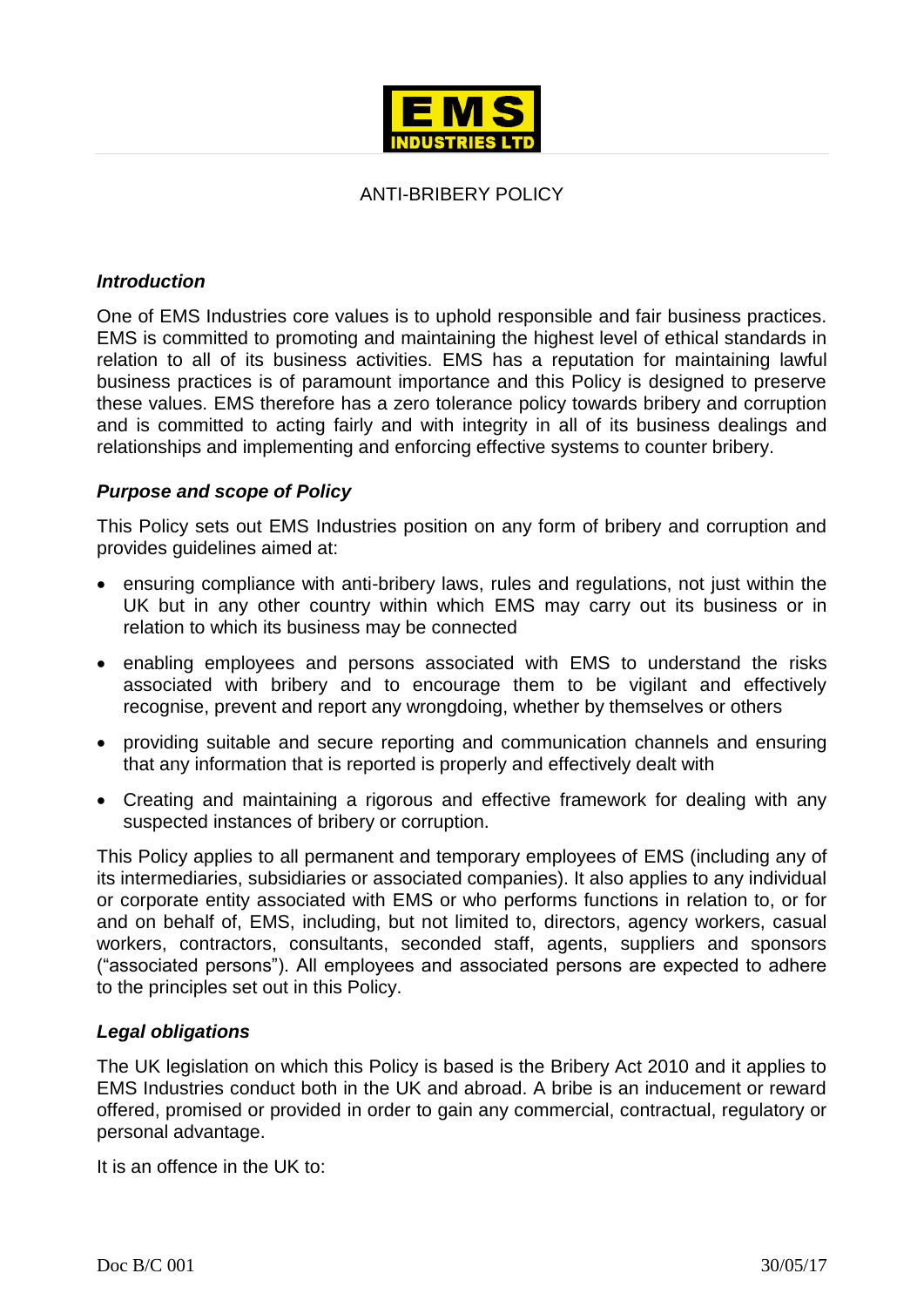

- offer, promise or give a financial or other advantage to another person (i.e. bribe a person), whether within the UK or abroad, with the intention of inducing or rewarding improper conduct
- request, agree to receive or accept a financial or other advantage (i.e. receive a bribe) for or in relation to improper conduct
- bribe a foreign public official.

You can be held personally liable for any such offence.

It is also an offence in the UK for an employee or an associated person to bribe another person in the course of doing business intending either to obtain or retain business, or to obtain or retain an advantage in the conduct of business, for the Company. The Company can be liable for this offence where it has failed to prevent such bribery by associated persons. As well as an unlimited fine, it could suffer substantial reputational damage.

#### *Policy statement*

All employees and associated persons are required to:

- comply with any anti-bribery and anti-corruption legislation that applies in any jurisdiction in any part of the world in which they might be expected to conduct business
- act honestly, responsibly and with integrity
- safeguard and uphold EMS Industries core values by operating in an ethical, professional and lawful manner at all times.

Bribery of any kind is strictly prohibited. Under no circumstances should any provision be made, money set aside or accounts created for the purposes of facilitating the payment or receipt of a bribe.

EMS recognises that industry practices may vary from country to country or from culture to culture. What is considered unacceptable in one place may be normal or usual practice in another. Nevertheless, a strict adherence to the guidelines set out in this Policy is expected of all employees and associated persons at all times. If in doubt as to what might amount to bribery or what might constitute a breach of this Policy, refer the matter to your immediate Manager.

EMS Industries rules and procedures in relation to the receipt of business gifts from third parties and corporate hospitality offered to or received from third parties, please refer to the Company's Gifts from Clients/Suppliers Policy and its Corporate Hospitality Policy. They form part of the Company's zero tolerance policy towards bribery and they should be read in conjunction with this Policy.

The giving of business gifts to clients, customers, contractors and suppliers is not prohibited provided the following requirements are met:

• the gift is not made with the intention of influencing a third party to obtain or retain business or a business advantage, or to reward the provision or retention of business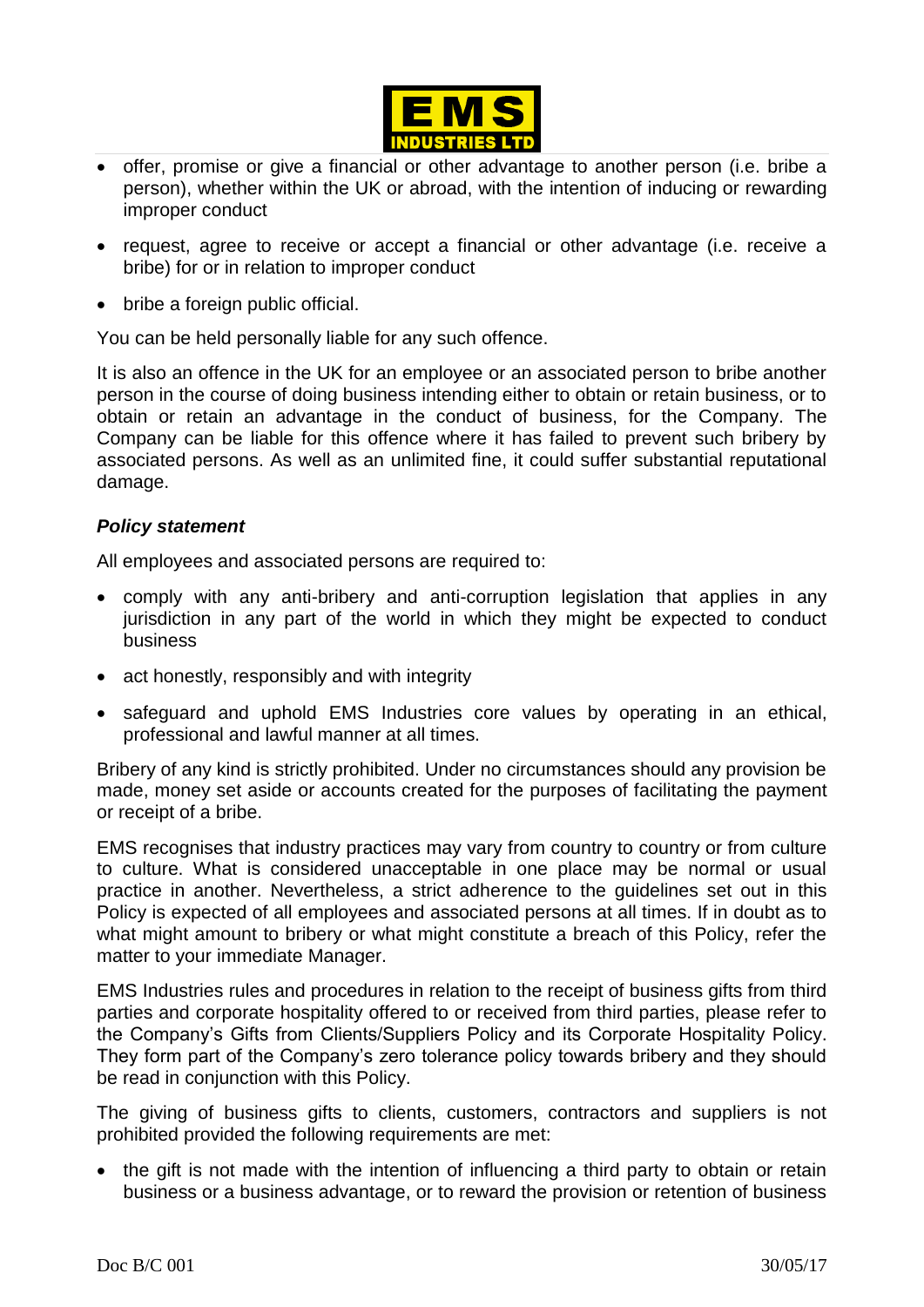

or a business advantage

- it complies with local laws
- it is given in the Company's name, not in the giver's personal name
- it does not include cash or a cash equivalent (such as gift vouchers)
- it is of an appropriate and reasonable type and value and given at an appropriate time
- it is given openly, not secretly
- it is approved in advance by a director of the Company.

In summary, it is not acceptable to give, promise to give, or offer, a payment, gift or hospitality with the expectation or hope that a business advantage will be received, or to reward a business advantage already given, or to accept a payment, gift or hospitality from a third party that you know or suspect is offered or provided with the expectation that it will obtain a business advantage for them.

Any payment or gift to a public official or other person to secure or accelerate the prompt or proper performance of a routine government procedure or process, otherwise known as a "facilitation payment", is also strictly prohibited. Facilitation payments are not commonly paid in the UK but they are common in some other jurisdictions.

## *Responsibilities and reporting procedure*

It is the contractual duty and responsibility of all employees and associated persons to take whatever reasonable steps are necessary to ensure compliance with this Policy and to prevent detect and report any suspected bribery or corruption in accordance with the Policy. You must immediately disclose to EMS Industries any knowledge or suspicion you may have that you, or any other employee or associated person, has plans to offer, promise or give a bribe or to request, agree to receive or accept a bribe in connection with the business of EMS. For the avoidance of doubt, this includes reporting your own wrongdoing. The duty to prevent, detect and report any incident of bribery and any potential risks rests not only with the directors of EMS Industries but equally to all employees and associated persons.

EMS Industries encourages all employees and associated persons to be vigilant and to report any unlawful conduct, suspicions or concerns promptly and without undue delay so that investigation may proceed and any action can be taken expeditiously. In the event that you wish to report an instance or suspected instance of bribery, you should contact your immediate manager or a Director of the Company. Confidentiality will be maintained during the investigation to the extent that this is practical and appropriate in the circumstances. EMS Industries is committed to taking appropriate action against bribery and corruption. This could include either reporting the matter to an appropriate external government department, regulatory agency or the police and/or taking internal disciplinary action against relevant employees and/or terminating contracts with associated persons.